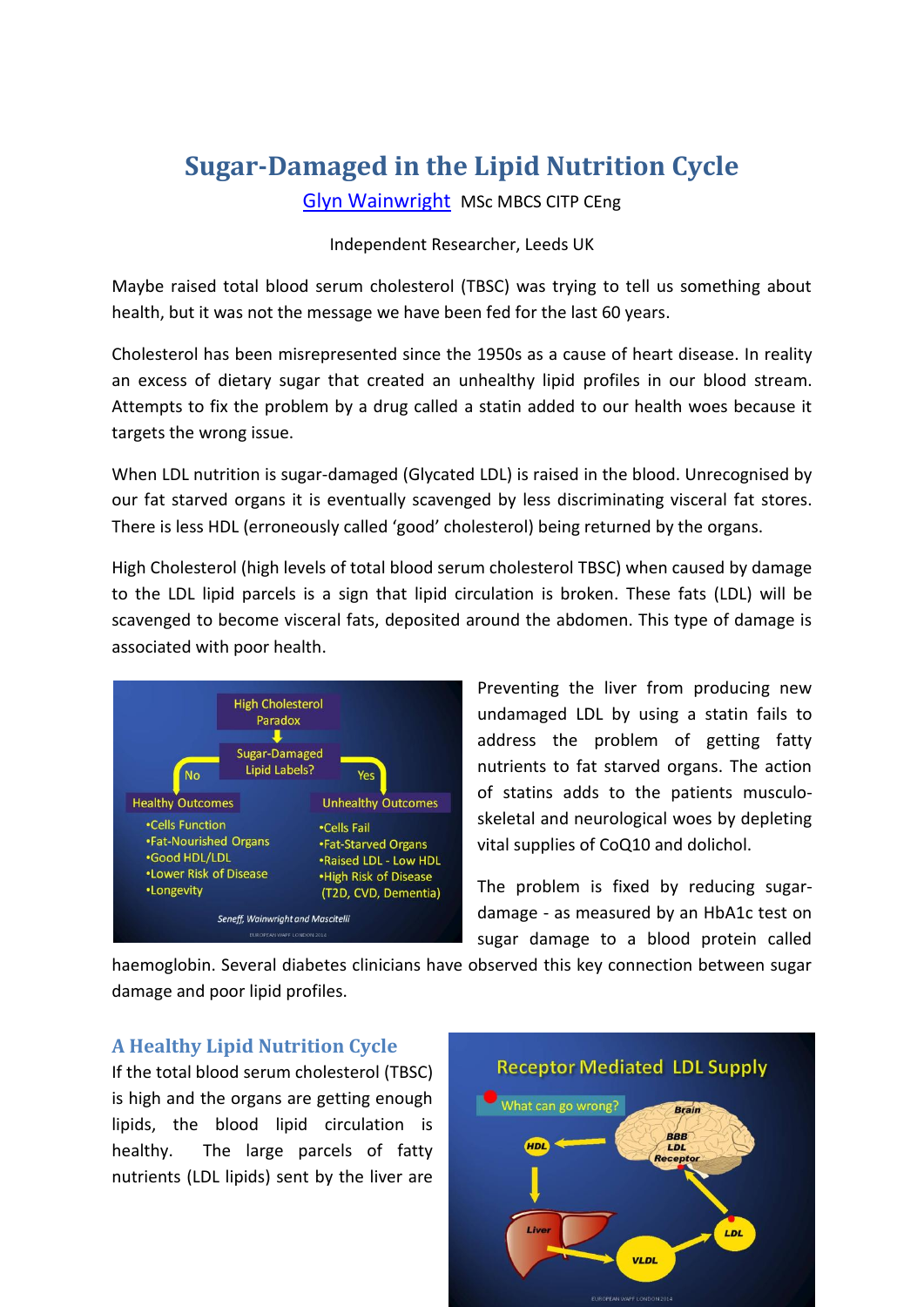consumed by our organs (receptor-mediated endocytosis) and the smaller fatty wrappers and left-over lipids (HDL Lipids) return to the liver. The Fatty Nutrients (LDL) and the recycled lipids (HDL) are in balance. Such a healthy-lipid 'High-Cholesterol' person is well nourished and likely to have a long and healthy life.

### **Sugar-Damage in a Broken Lipid Cycle**

If the total blood serum cholesterol is high but the fatty nutrient droplets (LDLs) have sugar-damaged labels, the organs are unable to recognise and feed on them. The supply of fatty nutrients to organs is broken.

The liver continues to supply fatty nutrients (albeit with damaged LDL labels), but the organs' receptors are unable to recognise them. The organs



thus become starved of their fatty nutrients. Like badly labelled parcels in a postal service, the sugar-damaged lipids build up in the blood (raised LDL) and fewer empty wrappers are returned to the liver (low HDL).

So it really doesn't matter how high your total blood serum cholesterol (TBSC) is. What really counts is the damaged condition of the blood's fatty nutrient parcels (LDL lipids). In our research review of metabolic syndromes<sup>4</sup> (e.g. diabetes, heart disease, obesity, arthritis and dementia) we explained that the major cause of lipid damage was sugar-related.

### **Sugar Damage (AGEs)**

The abbreviation AGE (**A**dvanced **G**lycation **E**nd-product) is used to describe any sugardamaged protein. As we age, excessive amounts of free sugars in the blood<sup>5</sup> may eventually cause damage quicker than the body can repair it. The sugars attach by a chemical reaction and the sugar called fructose is known to be 10 times more reactive, and therefore more dangerous than our normal blood sugar (glucose). Since the 1970s we have been using increasing quantities of refined fructose (from high-fructose corn syrup). Its appealing sweetness, and ability to suppress the 'no longer hungry' receptor<sup>6</sup> (ghrelin receptor) is driving excessive food intake. Its ability to damage our fatty nutrients and lipid circulation is also driving waist-line obesity and its associated health problems<sup>4,7</sup>.

## **Checking for Damage in our Lipids**

There is a 'simple to administer' commonly available blood test used to check for sugardamage. It is used to check the proteins in the blood of people who are diabetic or at risk of becoming diabetic. It tests for Glycated Haemoglobin (HbA1c) by counting the proportion of damaged molecules (per 1000) of Haemoglobin protein in the blood (mmol/mol). Researchers looking at ways of testing for damage to lipids, have found that sugar-damaged